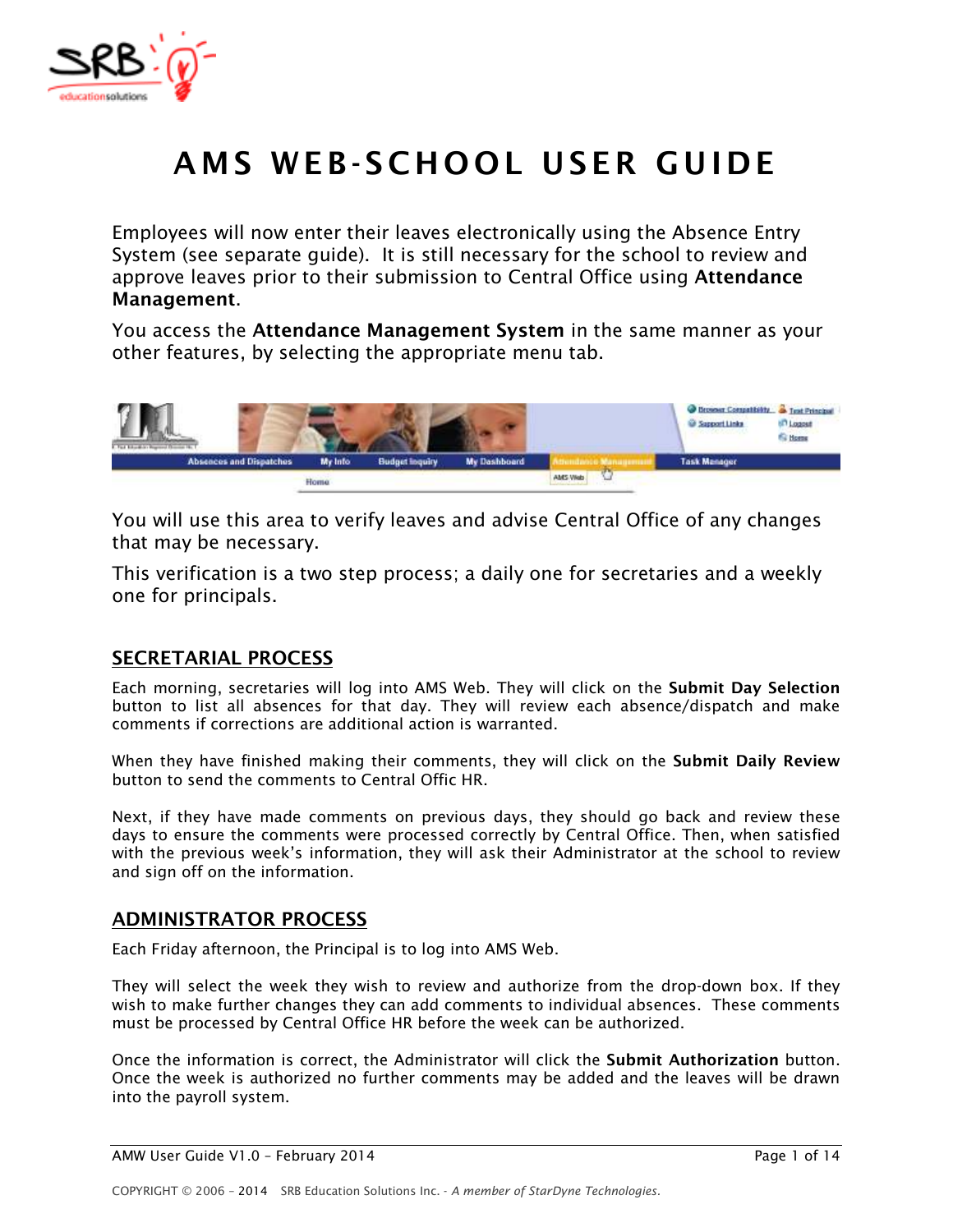

# **SECRETARIAL DAILY PROCESS:**

*Secretaries should review the leaves for their school on a daily basis.* 

*Click on the arrow in the "Day to Review" dropdown box if you do not want to process the current date shown as the default. The last 50 days will appear in descending order and can be accessed by scrolling up and down through the list.*

 *A status indicator will appear next to each date – 'N' for Not Reviewed, 'R' for Reviewed or '***C***' for change.* 

*Once the correct day is selected, click the* **SUBMIT DAY SELECTION** *button to continue.* 

|                | Attendance Management: Date Selection<br>() NGC 2012/09/09 - 대체 일본 경우가 시간에 있습니다.<br>Edwardson Secondary<br><b>Investagen Brussey</b> |             | Click on the arrow<br>in the review date<br>to select a different<br>date |
|----------------|--------------------------------------------------------------------------------------------------------------------------------------|-------------|---------------------------------------------------------------------------|
| Day to Reviews | B6.34.2003.1                                                                                                                         | Submit Cow  |                                                                           |
|                | the process products and a second<br>Weekly Authorization Review                                                                     |             |                                                                           |
|                |                                                                                                                                      | Submit Week |                                                                           |

#### **DAILY ABSENCE/DISPATCH REVIEW SCREEN**

*Daily Absence/Dispatch Review will display all absences that occurred on the date selected. The date selected appears near the top of the window. The absences will be grouped by employee category (i.e. support staff, teaching staff). If there are no absences for the day, the message "There are no absences or dispatches" will appear under the employee category.* 

✔■■■■ Abs Employee Position StTm EnTm Days Rep Employee Rep Emp No Position StTm EnTm Days

*Mark each correct absence/replacement entry by clicking on the checkbox in the column under* 

*the . This action lets central office know that the entire entry including the time absent, replacement employee, replacement time and absence reason is correct.*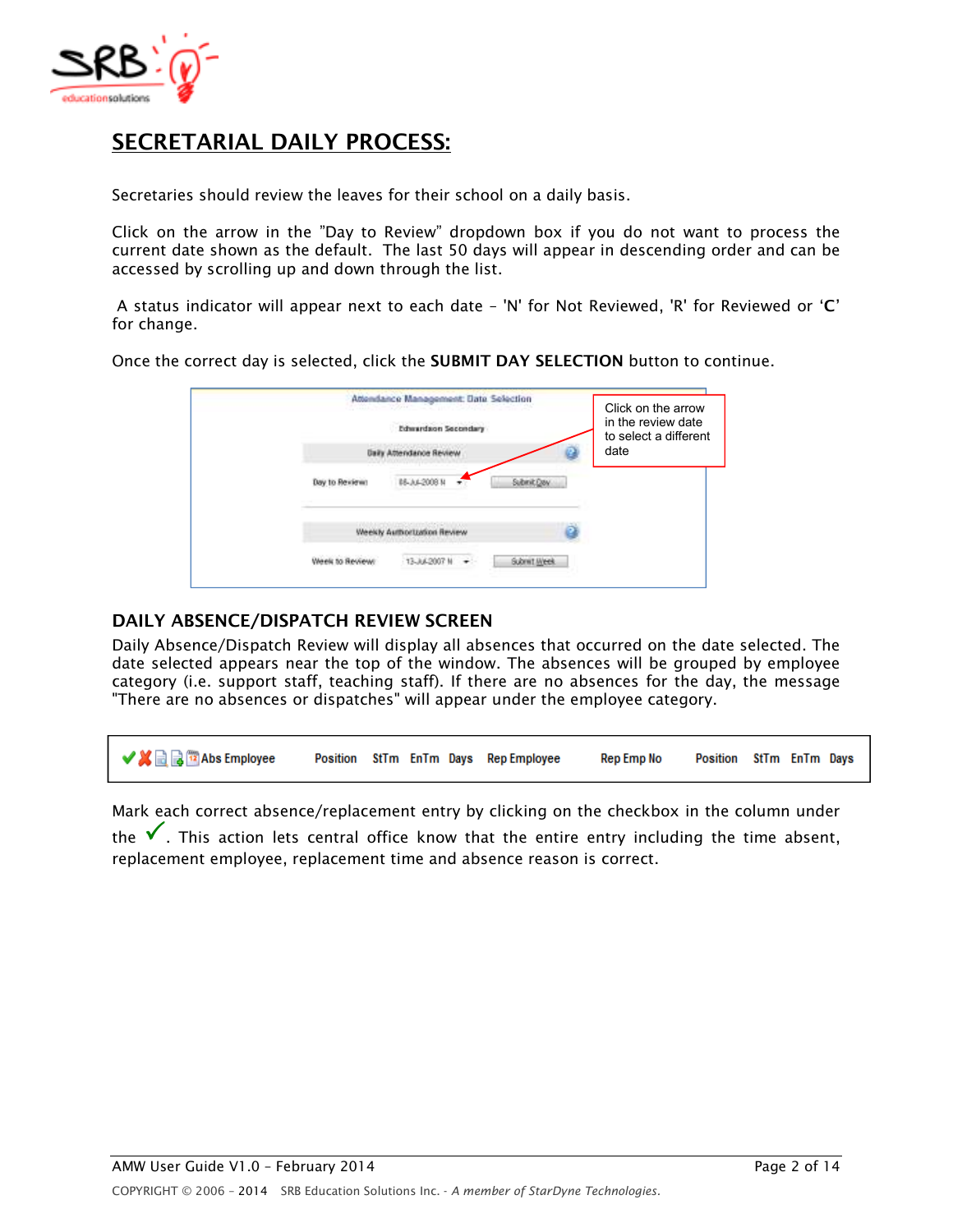| ٠<br>educationsolutions         |                                      |                                      |              |            |             |                                  |           |                        |             |           |
|---------------------------------|--------------------------------------|--------------------------------------|--------------|------------|-------------|----------------------------------|-----------|------------------------|-------------|-----------|
|                                 |                                      |                                      |              |            |             | <b>Support Staff<sup>3</sup></b> |           |                        |             |           |
|                                 | <b>V M El El TAbo Employee</b>       |                                      | <b>StTes</b> |            |             | Enlim Hours Abs GLAsseum         | Cade:     | <b>Ben Frontover</b>   | Position    | StTn      |
|                                 | There are no absences or dispatches  |                                      |              |            |             |                                  |           |                        |             |           |
|                                 | <b>SERVICES OF</b><br>Extra Comments |                                      |              |            |             |                                  |           |                        |             |           |
|                                 |                                      |                                      |              |            |             | Teaching Staff                   |           |                        |             |           |
| Click on calendar               |                                      | <b>Abu Employee</b><br>œ             | <b>StTma</b> | InTm. Bays |             | Abs GLAccount                    |           | Code Rep Employee      |             | 5tTm EnTm |
| icon to generate<br>an employee | $W$ $\rightarrow$                    | Makeschak, Linda Jon                 | 13.00        |            | 16:20 0.500 |                                  | CLSN      | Dirke, Helen.          | 12.00 15:20 |           |
| absence report for              | W<br><b>FIV</b>                      | <b>Just (18) No., Absord Teacher</b> | (37.45)      | 15/20      | 1.000       |                                  | τw        | No fisplacing Employee |             |           |
| the past year.                  | œ                                    | [11] No., Alusent Teacher            | 08.40        | 16:15      | 1000        |                                  | <b>DW</b> | Meo Leod, Carol Lind   | 08:40       | 1515      |
|                                 | Extra Commertes                      |                                      |              |            |             |                                  |           |                        |             |           |

If <mark>any part of the entry is incorrect</mark>, click on checkbox in the column under the  $\overline{\mathsf{x}}$  . The system *will then prompt you for additional information:* 

| lands and package projections to the commitments was          |                                                                                                                                                                                        |                                                                                                   |                                                                |  |
|---------------------------------------------------------------|----------------------------------------------------------------------------------------------------------------------------------------------------------------------------------------|---------------------------------------------------------------------------------------------------|----------------------------------------------------------------|--|
|                                                               | The Art of a believes of disease and                                                                                                                                                   |                                                                                                   |                                                                |  |
| 1 Sing Corporate                                              |                                                                                                                                                                                        |                                                                                                   |                                                                |  |
| Telepolitikan<br><b>British &amp; Alexandre Miller Avenue</b> | <b>BOW-RACCARD</b><br>$\rightarrow$<br>14                                                                                                                                              | to Nonstallania<br>is facewallaber                                                                | Enter the reason you are<br>marking the entry as<br>incorrect. |  |
|                                                               | Redevelop shake simply think only to activitate a contact to<br>PLERY GASTELY AN AVAILABLE PARTIES TO AN AVAILABLE TO AN ART<br>into Coportifications and HO (ACHIEF antiquity allowed |                                                                                                   |                                                                |  |
| South a boom model                                            |                                                                                                                                                                                        |                                                                                                   |                                                                |  |
|                                                               |                                                                                                                                                                                        | <b>N. Reckonstructions</b><br>To Perdictual Insector<br>Is Federal Islam<br>Its Reikeleocraticals |                                                                |  |

*Enter the reason you are marking the entry as incorrect. Provide as much information as possible. Click the* **OK** *button once all the information has been recorded. Click on the* **Cancel** *button if you do not wish to proceed with entering a comment on this entry.* 

*If you accidentally mark an absence or dispatch entry, you can* **UNCHECK** *the column and recheck the entry. Changes are not saved until "***Submit Daily Review***" is clicked.* 

*You are able to review any comments sent to Central Office by clicking on the icon* 



*If an absence is missing, please advise the employee in question to add their absence via Absence Entry. Note the secretary is authorized to enter leaves for any employee at her location. It is however recommended that employees be encouraged to enter their own leaves.*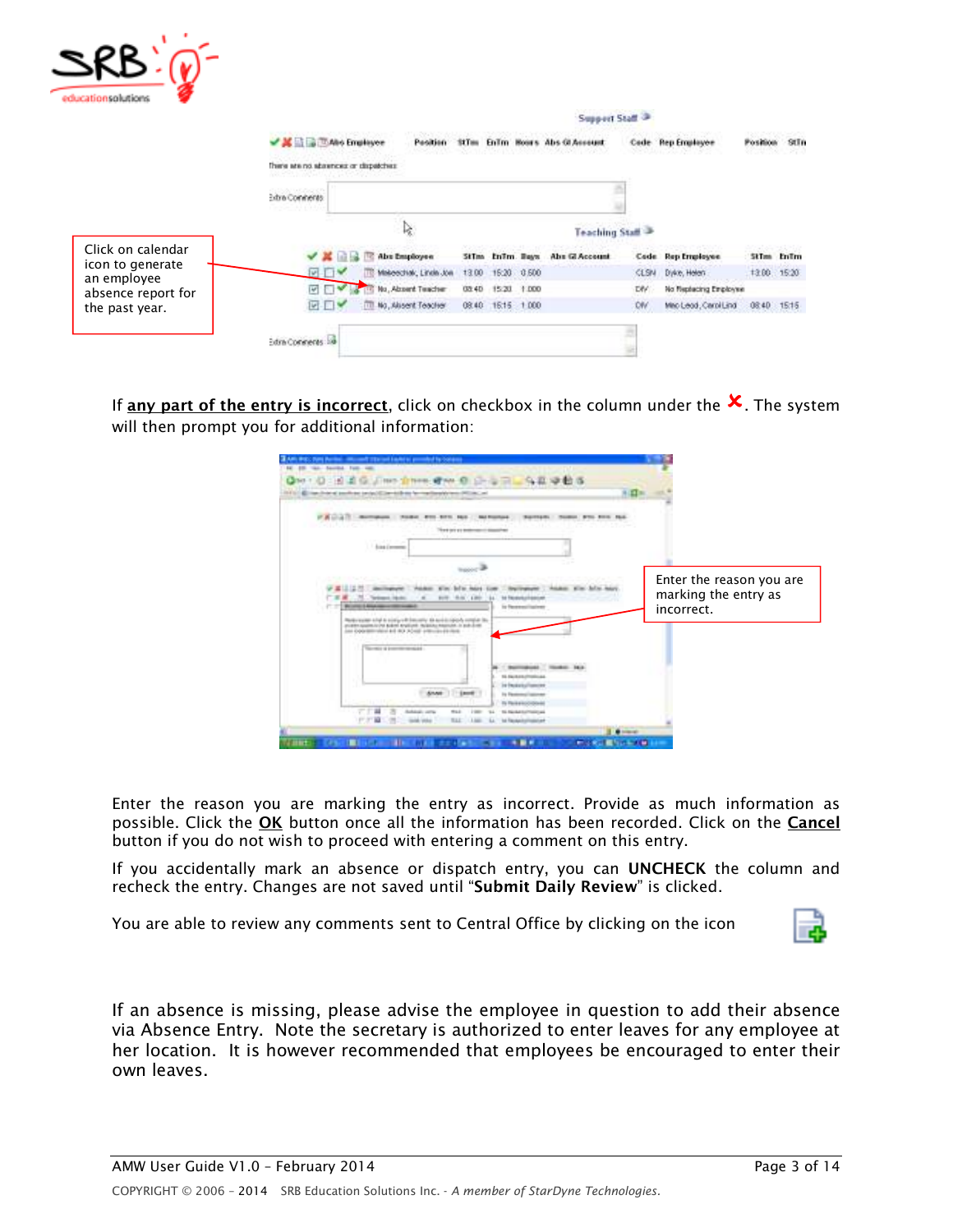

| Timestamp      |                        |                           | Comment                                                                             |
|----------------|------------------------|---------------------------|-------------------------------------------------------------------------------------|
|                | <b>Absent Employee</b> | <b>Replacing Employee</b> |                                                                                     |
| 20070910084325 | No. Absent Teacher     |                           | This entry is incorrect becausethe replacing employee should read<br>Carol MacLeod. |
| 20070911091143 | No, Absent Teacher     |                           | This entry is incorrect becauseTHE REPLACING EMPLOYEE WAS<br>CAROL MACLEOD.         |
| 20070913110925 | No, Absent Teacher     |                           | This entry is incorrect becauseit is unnecessary.                                   |
|                |                        | Close                     |                                                                                     |

*You have the ability to view the employee's attendance record by clicking on the calendar.*  Teachers  $\frac{2}{6}$ 



*A detailed listing of the employee's absences is listed below the calendar.* 



*Use the* **Extra Comments** *window to record any global comments about the employee group or*  list employees who were absent where an entry has not been recorded. There is an extra *comments box located at the end of the absence list for each employee group.* 

*Once all records have been reviewed and comments have been made, click* **SUBMIT DAILY REVIEW.**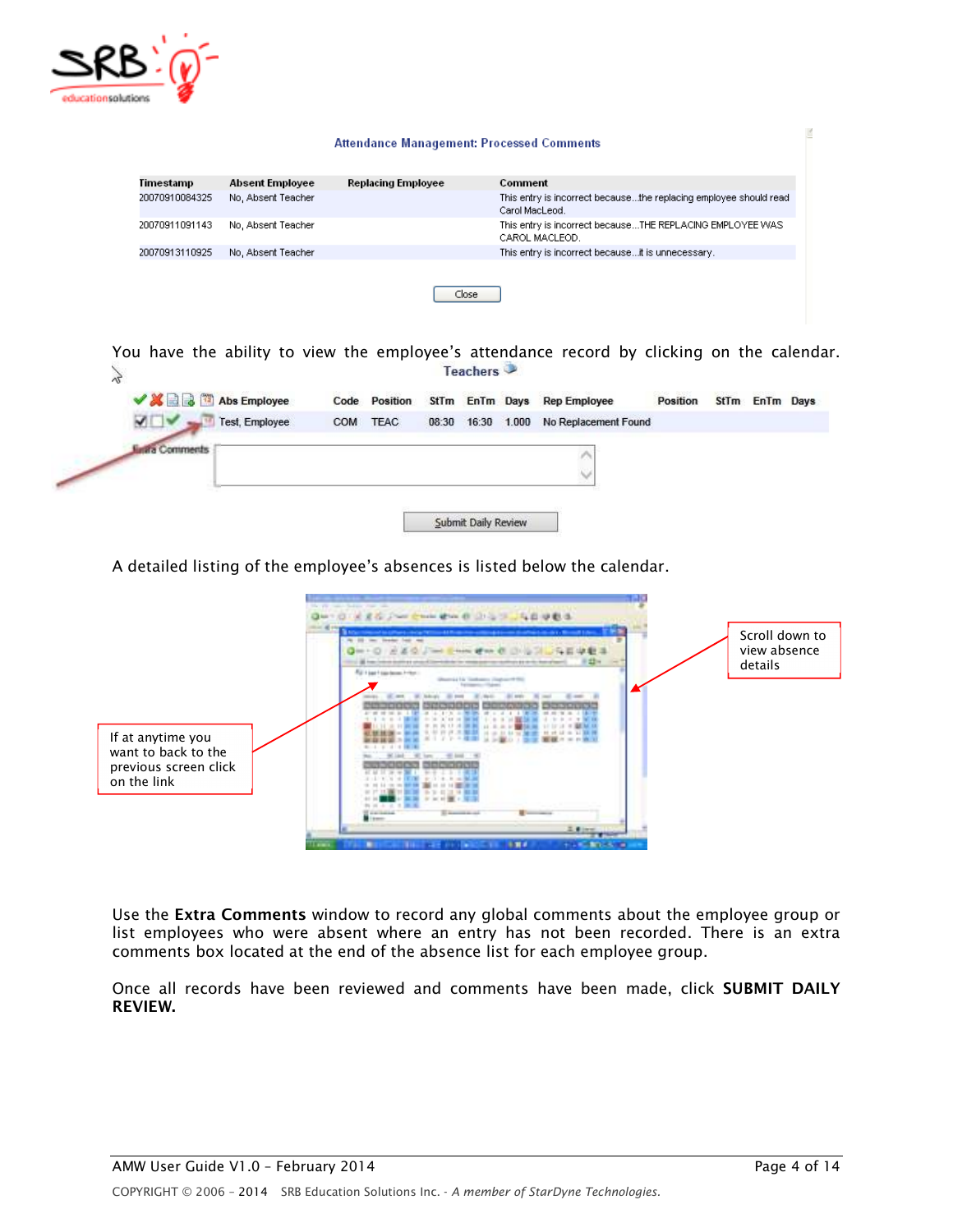

*A message window will appear indicating that your daily review submission was successful. Click on the* **Go Back To Date Selection Screen** *link if you wish to review another date. If you want to leave the application, just close your web browser window.* 

| <b>Attendance Management: Confirmation Receipt</b> |
|----------------------------------------------------|
| Your Daily Review Submission Was Successful!       |
| <b>Back To Date Selection</b>                      |

### **EMAIL REMINDERS**

*If you forget to review a date you'll receive an email reminder that will look like the following. It will include the date that needs to be reviewed.* 

| Control Market - welcom Market 2002                                                                                                   |                                             |
|---------------------------------------------------------------------------------------------------------------------------------------|---------------------------------------------|
| <b>LET IN CHARGE A FAMILY</b><br>1. Allmare   - Allmark Inc. All  A Progress                                                          |                                             |
| <b>Dissa Hill Innier</b>                                                                                                              |                                             |
| <b>TH</b>                                                                                                                             | WITH HITML<br><b>THE REPORT OF A REPORT</b> |
| <b>CONTRACTOR</b><br>Please review AMW Web details for 30-Jun-2005<br>() 2012년 10월 20일 사이에서 10월 20일 10월 20일 10월 20일 10월 20일 10월 20일 1 |                                             |

## **CHANGE NOTIFICATION FROM HR**

*When the HR Department has processed your comments for the day, if you are still logged into Employee Self Service this message will pop-up on your monitor.* 



*A '***C***' now displays beside the date that the comments have been processed for. You must*  review the absences and dispatches for that date again then click the **SUBMIT DAY SELECTION** *button.*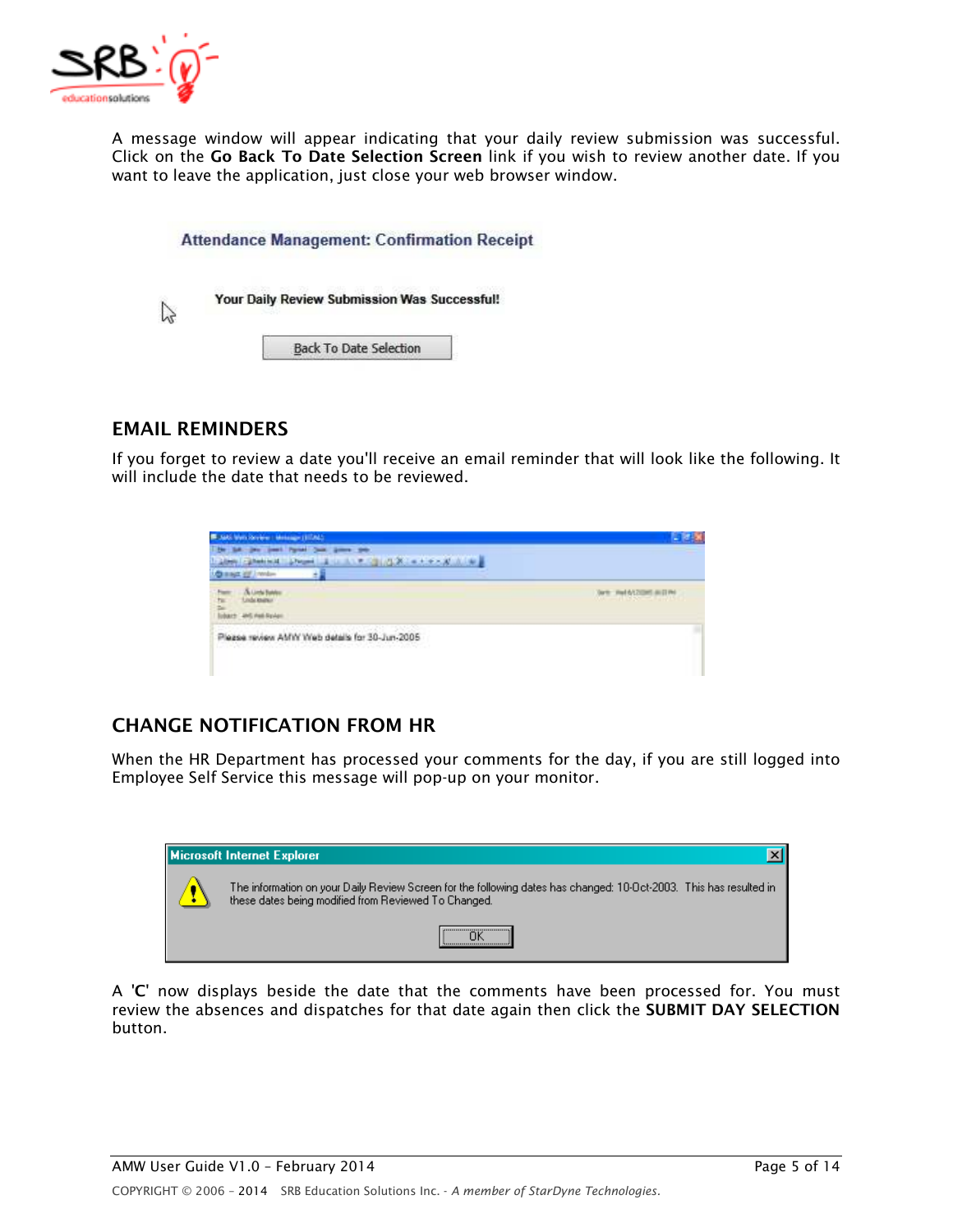

# **SECRETARIAL PROCESS QUICK REFERENCE CHECKLIST**

 *Each morning, log into AMS Web. The current day will show as the default in the Daily Attendance Review. Select the date of the absences and dispatches you wish to review. Click on the arrow in the Day to Review dropdown box to pick a previous date.* 

-*A status indicator will appear next to each date:* 

**N** *for Not Reviewed* 

**R** *for Reviewed* 

 $\mathcal{L}$ 

**C** *for Comments Processed - Review Again.* 

|                | <b>Central Office</b>              |            |
|----------------|------------------------------------|------------|
|                | <b>Daily Attendance Review</b>     |            |
| Day to Review: | 24-Feb-2014 N V                    | Submit Day |
|                | <b>Weekly Authorization Review</b> |            |

 *Click on the Submit Day button to list all absences for that day. Review each absence/dispatch. If any changes are warranted please indicate these in the comment box.* 

 *If an absence is missing, please advise the employee in question to add their absence via Absence Entry. Note the secretary is authorized to enter leaves for any employee at her location. It is however recommended that employees be encouraged to enter their own leaves.* 

 *When finished making their comments, click on the Submit Daily Review button to send the comments to the dispatch desk. Warning! If you exit without clicking the* **Submit Daily Review** *button, ALL of your submitted comments will be deleted.*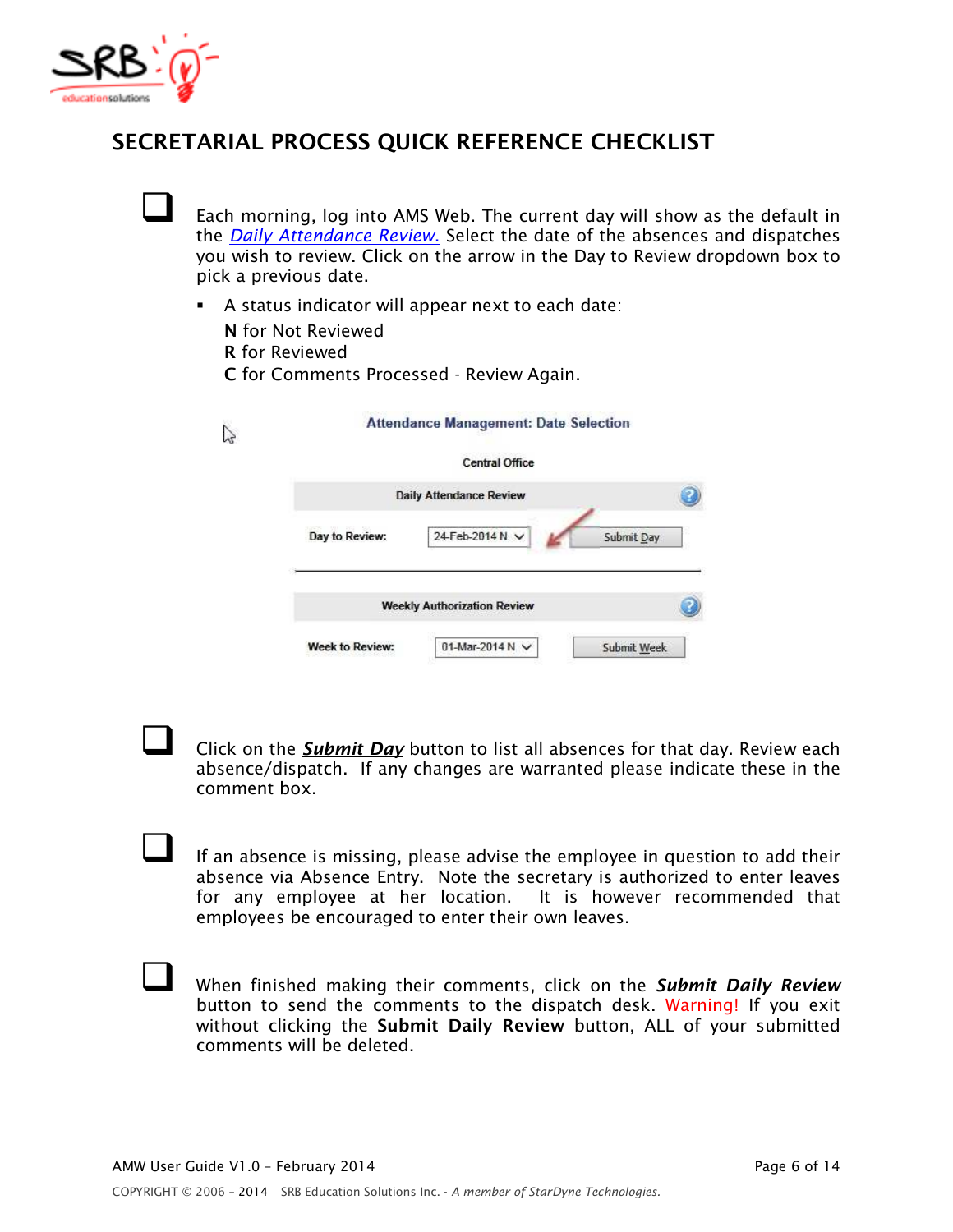

 *Next, review comments from previous days to ensure the comments were processed correctly by Central Office. If yes, click on the* **Submit Daily Review** *button to mark the date as reviewed.* 

| On Fridays, once you are satisfied with week's information, notify your              |
|--------------------------------------------------------------------------------------|
| Administrator at the school that the week is ready to be reviewed and<br>authorized. |

|                 | Attendance Management: Date Selection |             |                                      |
|-----------------|---------------------------------------|-------------|--------------------------------------|
|                 | Edwardson Secondary                   |             | "Help" is always available through a |
|                 | Daily Attendance Review               |             | tutorial                             |
| Day to Review:  | ٠<br>\$8-3x4-2008.M                   | Submit Day  |                                      |
|                 | Weekly Authorization Review           |             |                                      |
| Week to Review: | 13-AA-2007 N +                        | Submit Week |                                      |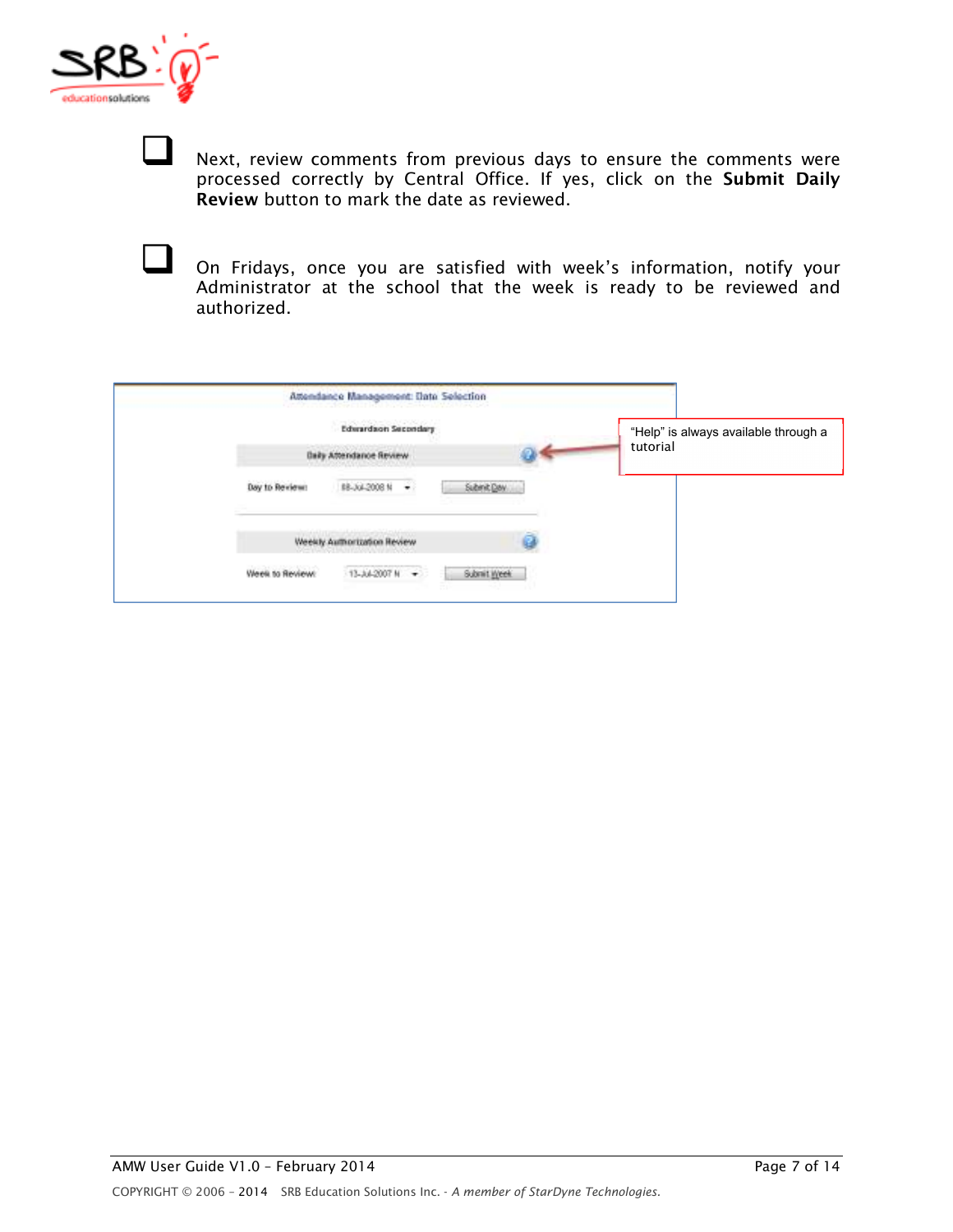

# **ADMINISTRATOR WEEKLY AUTHORIZATION**

*Your school secretary will approve leaves on a daily basis. The principal must authorize a weekly submission verifying all leaves.*

*Select the "AMS Web" from the Attendance Management tab* 

|   | <b>Absences and Dispatches</b> | My Info<br><b>Budget inquiry</b>                                | <b>My Dashboard</b> | to Managema                                                                                                                          | <b>Browser Compatibility &amp; Test Principal</b><br>C Support Links<br><b>Income</b><br><b><i><u>Si Home</u></i></b><br><b>Task Manager</b> |
|---|--------------------------------|-----------------------------------------------------------------|---------------------|--------------------------------------------------------------------------------------------------------------------------------------|----------------------------------------------------------------------------------------------------------------------------------------------|
|   |                                | Home                                                            |                     | AMS Visb.                                                                                                                            |                                                                                                                                              |
| Z |                                | <b>Attendance Management: Date Selection</b>                    |                     |                                                                                                                                      | The secretary will do the daily<br>attendance review                                                                                         |
|   |                                | <b>Central Office</b>                                           |                     |                                                                                                                                      |                                                                                                                                              |
|   |                                | <b>Daily Attendance Review</b>                                  |                     |                                                                                                                                      |                                                                                                                                              |
|   | Day to Review:                 | 24-Feb-2014 N V                                                 |                     | Submit Day                                                                                                                           | Principals must do the Weekly<br>Authorization Review each<br>Friday afternoon                                                               |
|   |                                | <b>Weekly Authorization Review</b>                              |                     |                                                                                                                                      |                                                                                                                                              |
|   | Week to Review:                | 01-Mar-2014 N V                                                 |                     | Submit Week                                                                                                                          |                                                                                                                                              |
|   | <b>MAR Menu</b>                | My Info<br>My Absences<br>Attendance Management: Date Selection | PRM                 | Browser Compatibility<br><b>W</b> Support Links<br><b>Integret</b><br>Henu Search<br><b>Payroll RW</b><br><b>Security Management</b> | Linda Baisley                                                                                                                                |
|   |                                | <b>Edurardaon Secondary</b>                                     |                     |                                                                                                                                      |                                                                                                                                              |
|   |                                | <b>Daily Attendance Review</b>                                  |                     |                                                                                                                                      |                                                                                                                                              |
|   |                                | Day to Review:<br>88-Jul-2008 N<br>$\overline{\phantom{a}}$     | Submit Day          |                                                                                                                                      |                                                                                                                                              |
|   |                                | Weekly Authorization Review                                     |                     |                                                                                                                                      |                                                                                                                                              |
|   |                                | Week to Review:<br>13-Jul-2007 N                                | Submit Week<br>٠    |                                                                                                                                      |                                                                                                                                              |
|   |                                |                                                                 |                     | Select the correct week and click<br>the SUBMIT WEEK SELECTION<br>button to continue                                                 |                                                                                                                                              |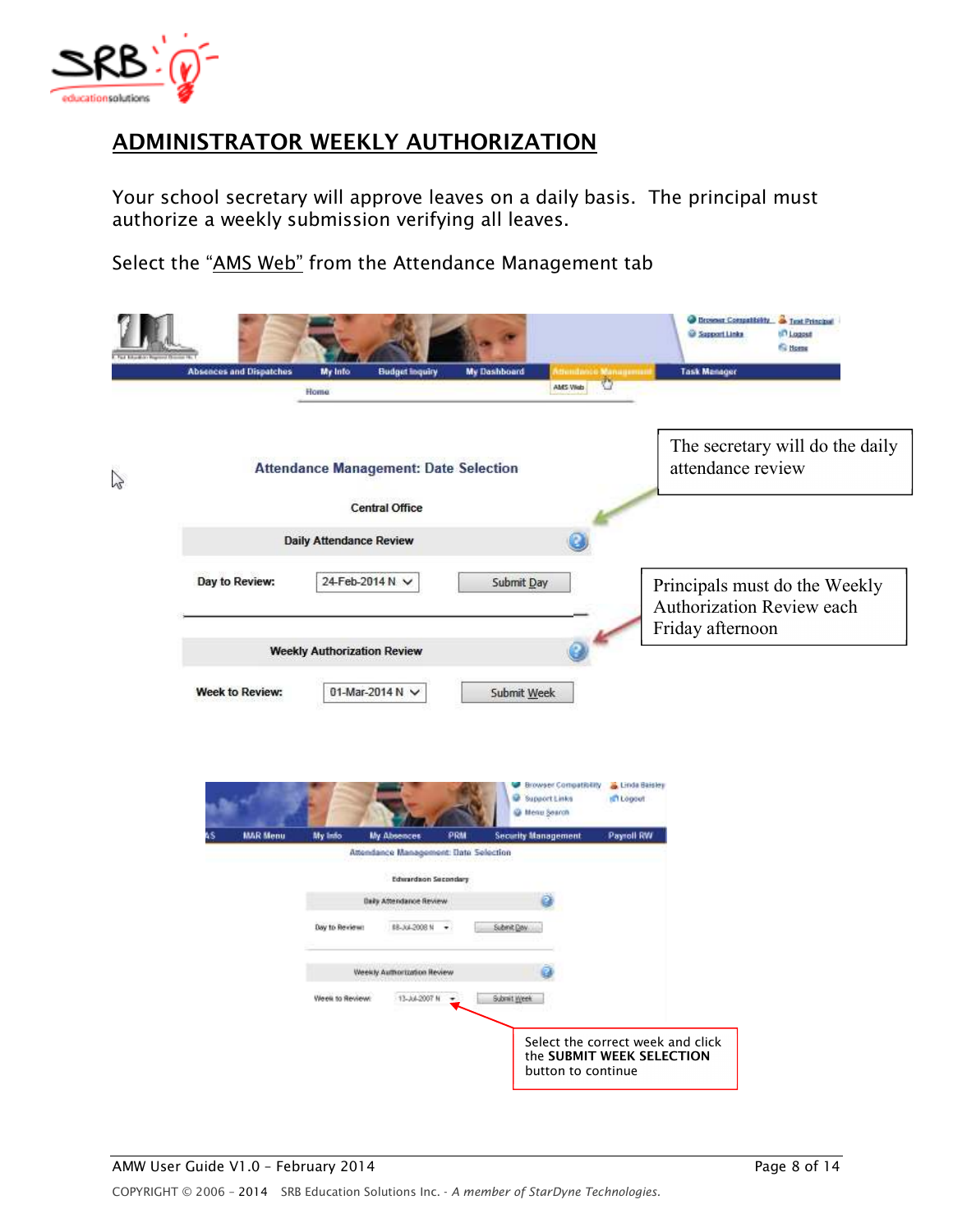

#### **WEEK TO REVIEW**

*Click on the arrow in the week ending date dropdown box if you do not want to process the current week ending date shown as the default. The week ending dates for the last 52 weeks plus the current week will appear in descending order and can be accessed by scrolling up and down through the list. A status indicator will appear next to each date – 'N' for Not Authorized or '***A***' for Authorized.* 

| lastic between plans. We'll lead over he's private phonosofte in<br>1.00<br><b>STATE</b><br>1140 S. Galleries<br>(3 to 1 (2)                                     | Click on printer icon<br>to generate an<br>absence report<br><b><i><u>Green Art</u></i></b>                                                                                               |
|------------------------------------------------------------------------------------------------------------------------------------------------------------------|-------------------------------------------------------------------------------------------------------------------------------------------------------------------------------------------|
| 1044 114 4<br><b>ALCOHOL: CONTRACTOR</b><br><b>Wildelm Close</b><br>per y littoriani<br>Albani, Intraksiya<br>syler: Estation<br><b><i>RIVA CONSIGNATION</i></b> | <b>Nide-Ing Enchant</b><br><b>HARALD BILLING</b><br>Power of English<br>Information Electronic<br>trikipeini, juunn<br>10-24-11 F (m.m.<br>inference blastow<br><b>Infection Engineer</b> |
| --<br>44444<br><b>Allegal Presidents</b>                                                                                                                         | Total Green<br><b>GALIS ESSA</b><br>Roadwork & Engineering<br>Click on calendar icon to<br>generate an employee<br>absence report for the past<br>year                                    |

#### **WEEKLY ABSENCE/DISPATCH AUTHORIZATION**

*After choosing a week to authorize, a message box will pop up if comments have been made by clerks and have not yet been processed by Central Office. The warning message will list all of the dates that have unprocessed comments. Warning messages will also appear if dates have not been reviewed at all, if the week has already been authorized, or if payroll processing has already begun. Click* **OK** *to continue once you have read any warnings.* 

*Once any warnings messages have been cleared, the Weekly Absence/Dispatch Authorization window will display all absences that occurred during the week selected. The date selected appears near the top of the window. The absences will be grouped by employee category (i.e. support staff, teaching) and listed in date order. If there are no absences for the week, the message 'There are no absences or dispatches' will appear under the employee category.* 

*The administrator must review each entry for the week.* 

- - *Each correct absence/replacement entry that has been reviewed by a clerk will be marked*  with a  $\checkmark$  to indicate that the entire entry including the time absent, replacement employee, *replacement time and absence reason is correct.*
- - *Entries with a* -*next to them are entries the clerk on the daily absence/dispatch review screen marked as incorrect and thatCentral Office has not yet reviewed. Central Office must correct entries marked as incorrect before the week's records can be authorized by the administrator.*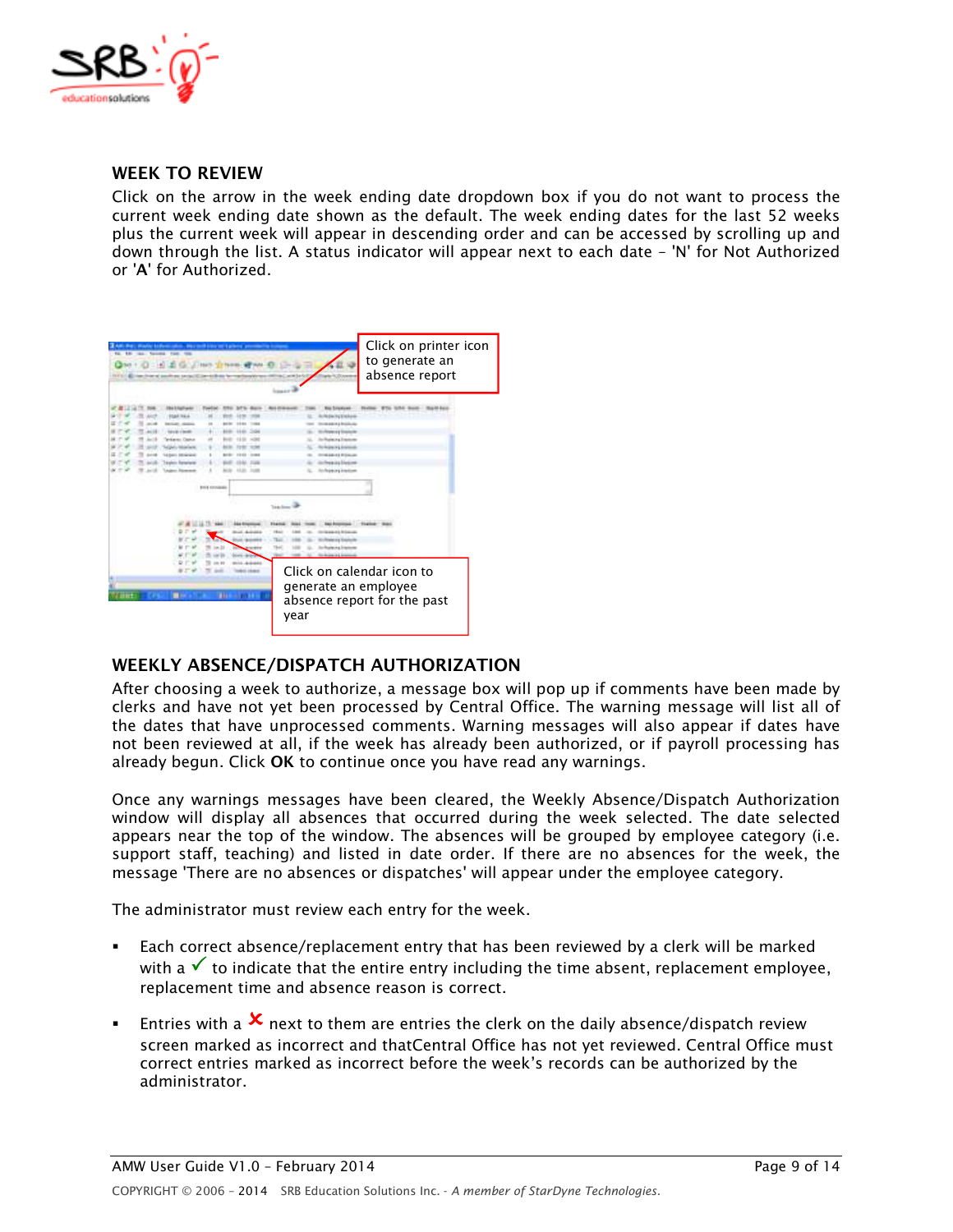

- *If the administrator notices that any other entries are incorrect, they should click the checkbox under the column marked with*  $\times$ 



- - *Enter the reason why you are marking the entry as incorrect. Provide as much information as possible. Click the* **OK** *button once all the information has been recorded. Click on the*  **Cancel** *button if you do not wish to proceed with entering a comment on this entry.*
- - *If you accidentally mark an absence or dispatch entry, you can uncheck the column and recheck the entry. Changes are not saved until 'Submit Daily Review' is clicked.*
- - *Sometimes it is necessary for the board office to make changes to historical records that have already been authorized and in some cases, run through payroll. When this happens, the amended records will show up in red text during the current week-ending period indicating that re-authorization is required.*
- - *Use the* **Extra Comments** *window to record any global comments about the employee group or list employees who were absent where an entry has not been recorded. There is an*  extra comments box located at the end of the absence list for each employee group. Adding *extra comments will not prevent authorization.*

*If any of the entries have been marked as incorrect, you will not be allowed to authorize this week until these records have been reviewed by the board office.* 

*Once all records have been reviewed and comments have been made (if required), click the*  **SUBMIT COMMENTS** *button.* 

*If all records are correct and all comments have been processed by the board office, click the*  **SUBMIT AUTHORIZATION** *button to mark these records as being reviewed and ready for payroll. Note this prompt will only appear if the records are correct and all comments have been processed.* 

*A message window will appear indicating that your weekly comment submission or authorization was successful. Click on the* **Go Back To Date Selection Screen** *link if you wish to review another date. If you want to leave the application, just close your web browser window.*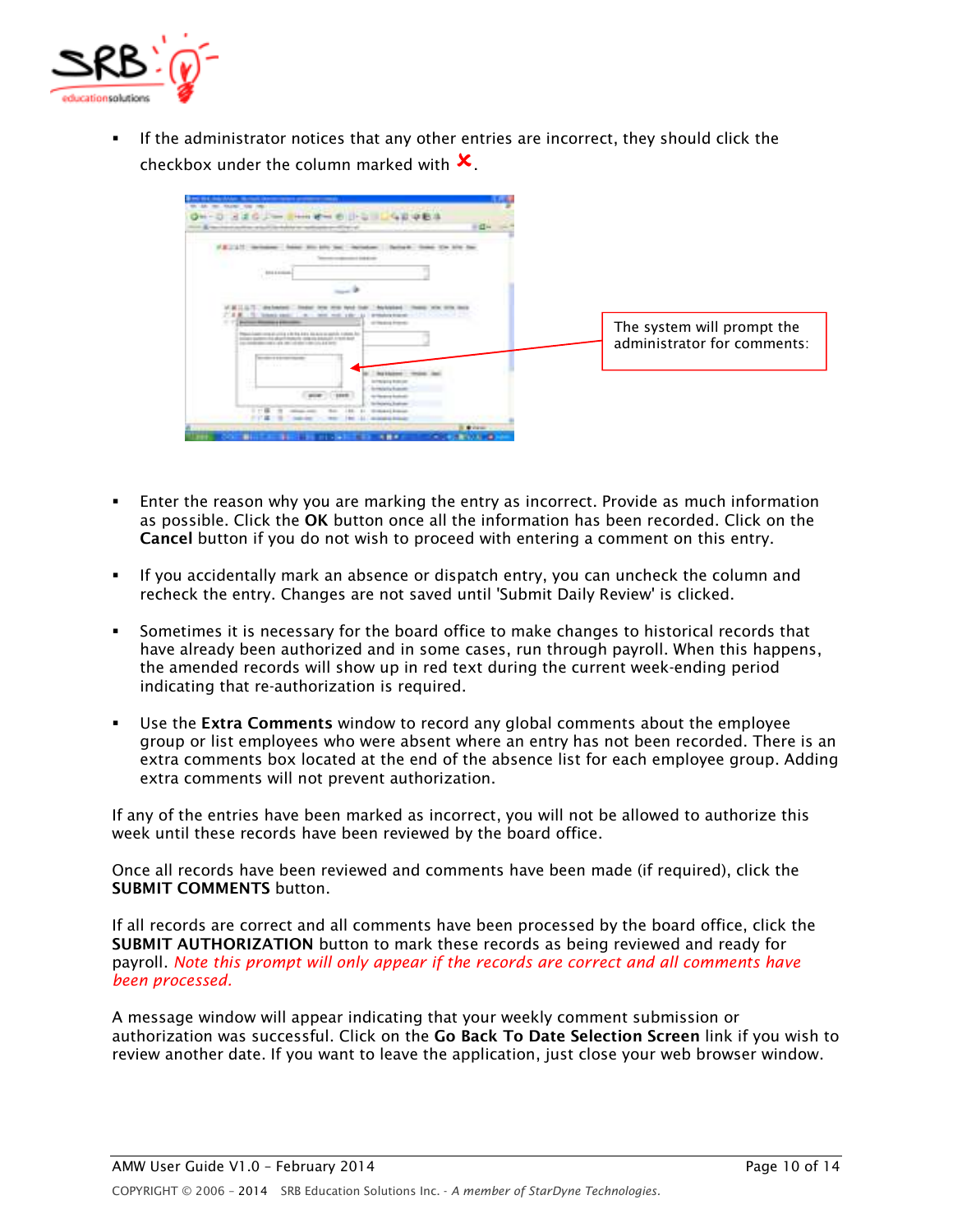

# **SAMPLE LOCTION ABSENCE REPORT**

*Click on the printer icon beside the Employee Category heading (eg TEACHER) to generate this report.* 

| hereby 三元 Almen   C [same in   凡· 1   1   8   m   + 8   17   15 の - 4   Ym<br>Weekly Absence/Dispatch Report<br>25-Jun-2006 To 01-Jul-2005<br><b>Toachers</b><br><b>His Brigatowe</b><br>쮼<br><b>Radiation</b><br>B.<br>쁀<br>韹<br>mex<br>951<br><b>No Fast artists for ensure</b><br><b><i>Inchestrate</i></b><br>214-008<br>ъ×<br>120<br>41<br><b>No Testa any financient</b><br>Town, Januaries<br>tor<br><b>N.C.</b><br>75.0 per 2707<br><b>THAT ALLASH</b><br>1,959<br>N. National Britishers<br><b>Wal</b><br>1308<br>2446,268<br>14.4<br>las Replacing Brokester<br><b><i><u>linut Armidral</u></i></b><br>tric<br>314x188<br>1301<br>84<br>Enel Annehu<br>In Faricky Instead<br>tor<br><b>ELAKORT</b><br><b>VIDAL HARA</b><br>1,991<br><b>KZ</b><br>To Yaptury to them<br>44.344.7820<br>Tiai<br>1.555<br>u.<br><b>Instrume Start</b><br><b>Hu Equipidia Nilatana</b><br>314-324<br><b>THE</b><br>0.193<br>H.L.<br><b>Houston, Survivier</b><br>To: The lock or Drivingers<br><b>Shaw DIST</b><br><b>THE</b><br>1.95<br>1991<br>Figures and L. Revolution<br>by Farm For Friends<br><b>Tol</b><br>1,360<br>SL 2-to 2001<br><b>Edulato Mata</b><br>84<br>in Farado Fringe<br><b>Wall</b><br>31 July 2300<br><b>Education Black</b><br>1,303<br>ii.<br>to Novakiy brokus.<br>216-201<br>166<br>1.86<br>u.<br><b>Lo Periodic Rosson</b><br><b>Linderson higher</b><br>\$1,044,000<br>triet<br>1,955<br>u.<br>LENDUAL FINDS<br>N Fark Ay Strands<br>Total<br>$24 - 240$<br>130<br>64<br>in Fara ku Irsiisa<br>containers logist<br><b>TOK</b><br>u.<br>$204 - 200$<br>100<br><b>No Pestimate Territories</b><br><b>Lindersma Traphi</b><br>2144-285<br>tour<br>1,939<br><b>IFSI</b><br><b>Makinda Steam</b><br><b>BU RAFRUIN BOARD</b><br>Total<br>in the<br>1.848<br>31 km 2000<br><b>BARON VIEW</b><br>to faciuka Imiresi<br>10<<br>(30)<br>H.L.<br>\$1.64,003<br><b>Kischey, Dealer</b><br><b>He Perimany Engineers</b><br>turi<br>01440399<br>1.96<br>s.<br><b>TRAVIA LIACO</b><br><b>In Render Midlan</b><br>Total<br>81,642,000<br>1302<br>si.<br>Rainer, Jake<br>to Autodo Ecologic<br><b>SHO</b><br>$214 - 280$<br>1,881<br>u.<br><b>Racingal</b> , balks<br><b>Els Thelandry Drilligne</b><br><b>Bibriol</b> : Jobs<br>trie<br>81<br>T0-544-0970<br>1,985<br>By The S. F. Brittown<br>25-54-039<br><b>National Make</b><br>tott<br>H.E<br>1,500<br>The Way Life of the Unions<br>Total<br>$+165$<br>u.c<br>EL avancidad<br>Retrievi, Jolia<br><b>Ho Faciulate Riformano</b><br>n <<br>0144201<br>Sell, Water<br>1.502<br>si.<br>The Timelackup Despinywe<br>TOP.<br>21 exhibit<br>H1<br>2004 M-SE<br>1200<br>by Rent Fo Primers<br>Text.<br>$344 - 160$<br>1.366<br>ii.L<br>David Value<br>to farsko Irsios<br>Tor.<br>20 km (20)<br><b>Seni, Vice-</b><br>1,303<br>H.L<br>für finderalig Gradians<br>ton<br><b>SEAT, VALUE</b><br>1,00<br>11<br>th-ca-2001<br>In New Eye Britishers |  | El Mps Unions, scotts es 100/543000 virtibiles for i mastersbyznoni. Milindron |  |  |  | $+$ C $\sim$ |
|--------------------------------------------------------------------------------------------------------------------------------------------------------------------------------------------------------------------------------------------------------------------------------------------------------------------------------------------------------------------------------------------------------------------------------------------------------------------------------------------------------------------------------------------------------------------------------------------------------------------------------------------------------------------------------------------------------------------------------------------------------------------------------------------------------------------------------------------------------------------------------------------------------------------------------------------------------------------------------------------------------------------------------------------------------------------------------------------------------------------------------------------------------------------------------------------------------------------------------------------------------------------------------------------------------------------------------------------------------------------------------------------------------------------------------------------------------------------------------------------------------------------------------------------------------------------------------------------------------------------------------------------------------------------------------------------------------------------------------------------------------------------------------------------------------------------------------------------------------------------------------------------------------------------------------------------------------------------------------------------------------------------------------------------------------------------------------------------------------------------------------------------------------------------------------------------------------------------------------------------------------------------------------------------------------------------------------------------------------------------------------------------------------------------------------------------------------------------------------------------------------------------------------------------------------------------------------------------------------------------------------------------------------------------------------------------------------------------------------------------------------------------------------------------------------------------------------------------------------------------------------------------------|--|--------------------------------------------------------------------------------|--|--|--|--------------|
|                                                                                                                                                                                                                                                                                                                                                                                                                                                                                                                                                                                                                                                                                                                                                                                                                                                                                                                                                                                                                                                                                                                                                                                                                                                                                                                                                                                                                                                                                                                                                                                                                                                                                                                                                                                                                                                                                                                                                                                                                                                                                                                                                                                                                                                                                                                                                                                                                                                                                                                                                                                                                                                                                                                                                                                                                                                                                                  |  |                                                                                |  |  |  | Adobe Reader |
|                                                                                                                                                                                                                                                                                                                                                                                                                                                                                                                                                                                                                                                                                                                                                                                                                                                                                                                                                                                                                                                                                                                                                                                                                                                                                                                                                                                                                                                                                                                                                                                                                                                                                                                                                                                                                                                                                                                                                                                                                                                                                                                                                                                                                                                                                                                                                                                                                                                                                                                                                                                                                                                                                                                                                                                                                                                                                                  |  |                                                                                |  |  |  |              |
|                                                                                                                                                                                                                                                                                                                                                                                                                                                                                                                                                                                                                                                                                                                                                                                                                                                                                                                                                                                                                                                                                                                                                                                                                                                                                                                                                                                                                                                                                                                                                                                                                                                                                                                                                                                                                                                                                                                                                                                                                                                                                                                                                                                                                                                                                                                                                                                                                                                                                                                                                                                                                                                                                                                                                                                                                                                                                                  |  |                                                                                |  |  |  |              |
|                                                                                                                                                                                                                                                                                                                                                                                                                                                                                                                                                                                                                                                                                                                                                                                                                                                                                                                                                                                                                                                                                                                                                                                                                                                                                                                                                                                                                                                                                                                                                                                                                                                                                                                                                                                                                                                                                                                                                                                                                                                                                                                                                                                                                                                                                                                                                                                                                                                                                                                                                                                                                                                                                                                                                                                                                                                                                                  |  |                                                                                |  |  |  |              |
|                                                                                                                                                                                                                                                                                                                                                                                                                                                                                                                                                                                                                                                                                                                                                                                                                                                                                                                                                                                                                                                                                                                                                                                                                                                                                                                                                                                                                                                                                                                                                                                                                                                                                                                                                                                                                                                                                                                                                                                                                                                                                                                                                                                                                                                                                                                                                                                                                                                                                                                                                                                                                                                                                                                                                                                                                                                                                                  |  |                                                                                |  |  |  |              |
|                                                                                                                                                                                                                                                                                                                                                                                                                                                                                                                                                                                                                                                                                                                                                                                                                                                                                                                                                                                                                                                                                                                                                                                                                                                                                                                                                                                                                                                                                                                                                                                                                                                                                                                                                                                                                                                                                                                                                                                                                                                                                                                                                                                                                                                                                                                                                                                                                                                                                                                                                                                                                                                                                                                                                                                                                                                                                                  |  |                                                                                |  |  |  |              |
|                                                                                                                                                                                                                                                                                                                                                                                                                                                                                                                                                                                                                                                                                                                                                                                                                                                                                                                                                                                                                                                                                                                                                                                                                                                                                                                                                                                                                                                                                                                                                                                                                                                                                                                                                                                                                                                                                                                                                                                                                                                                                                                                                                                                                                                                                                                                                                                                                                                                                                                                                                                                                                                                                                                                                                                                                                                                                                  |  |                                                                                |  |  |  |              |
|                                                                                                                                                                                                                                                                                                                                                                                                                                                                                                                                                                                                                                                                                                                                                                                                                                                                                                                                                                                                                                                                                                                                                                                                                                                                                                                                                                                                                                                                                                                                                                                                                                                                                                                                                                                                                                                                                                                                                                                                                                                                                                                                                                                                                                                                                                                                                                                                                                                                                                                                                                                                                                                                                                                                                                                                                                                                                                  |  |                                                                                |  |  |  |              |
|                                                                                                                                                                                                                                                                                                                                                                                                                                                                                                                                                                                                                                                                                                                                                                                                                                                                                                                                                                                                                                                                                                                                                                                                                                                                                                                                                                                                                                                                                                                                                                                                                                                                                                                                                                                                                                                                                                                                                                                                                                                                                                                                                                                                                                                                                                                                                                                                                                                                                                                                                                                                                                                                                                                                                                                                                                                                                                  |  |                                                                                |  |  |  |              |
|                                                                                                                                                                                                                                                                                                                                                                                                                                                                                                                                                                                                                                                                                                                                                                                                                                                                                                                                                                                                                                                                                                                                                                                                                                                                                                                                                                                                                                                                                                                                                                                                                                                                                                                                                                                                                                                                                                                                                                                                                                                                                                                                                                                                                                                                                                                                                                                                                                                                                                                                                                                                                                                                                                                                                                                                                                                                                                  |  |                                                                                |  |  |  |              |
|                                                                                                                                                                                                                                                                                                                                                                                                                                                                                                                                                                                                                                                                                                                                                                                                                                                                                                                                                                                                                                                                                                                                                                                                                                                                                                                                                                                                                                                                                                                                                                                                                                                                                                                                                                                                                                                                                                                                                                                                                                                                                                                                                                                                                                                                                                                                                                                                                                                                                                                                                                                                                                                                                                                                                                                                                                                                                                  |  |                                                                                |  |  |  |              |
|                                                                                                                                                                                                                                                                                                                                                                                                                                                                                                                                                                                                                                                                                                                                                                                                                                                                                                                                                                                                                                                                                                                                                                                                                                                                                                                                                                                                                                                                                                                                                                                                                                                                                                                                                                                                                                                                                                                                                                                                                                                                                                                                                                                                                                                                                                                                                                                                                                                                                                                                                                                                                                                                                                                                                                                                                                                                                                  |  |                                                                                |  |  |  |              |
|                                                                                                                                                                                                                                                                                                                                                                                                                                                                                                                                                                                                                                                                                                                                                                                                                                                                                                                                                                                                                                                                                                                                                                                                                                                                                                                                                                                                                                                                                                                                                                                                                                                                                                                                                                                                                                                                                                                                                                                                                                                                                                                                                                                                                                                                                                                                                                                                                                                                                                                                                                                                                                                                                                                                                                                                                                                                                                  |  |                                                                                |  |  |  |              |
|                                                                                                                                                                                                                                                                                                                                                                                                                                                                                                                                                                                                                                                                                                                                                                                                                                                                                                                                                                                                                                                                                                                                                                                                                                                                                                                                                                                                                                                                                                                                                                                                                                                                                                                                                                                                                                                                                                                                                                                                                                                                                                                                                                                                                                                                                                                                                                                                                                                                                                                                                                                                                                                                                                                                                                                                                                                                                                  |  |                                                                                |  |  |  |              |
|                                                                                                                                                                                                                                                                                                                                                                                                                                                                                                                                                                                                                                                                                                                                                                                                                                                                                                                                                                                                                                                                                                                                                                                                                                                                                                                                                                                                                                                                                                                                                                                                                                                                                                                                                                                                                                                                                                                                                                                                                                                                                                                                                                                                                                                                                                                                                                                                                                                                                                                                                                                                                                                                                                                                                                                                                                                                                                  |  |                                                                                |  |  |  |              |
|                                                                                                                                                                                                                                                                                                                                                                                                                                                                                                                                                                                                                                                                                                                                                                                                                                                                                                                                                                                                                                                                                                                                                                                                                                                                                                                                                                                                                                                                                                                                                                                                                                                                                                                                                                                                                                                                                                                                                                                                                                                                                                                                                                                                                                                                                                                                                                                                                                                                                                                                                                                                                                                                                                                                                                                                                                                                                                  |  |                                                                                |  |  |  |              |
|                                                                                                                                                                                                                                                                                                                                                                                                                                                                                                                                                                                                                                                                                                                                                                                                                                                                                                                                                                                                                                                                                                                                                                                                                                                                                                                                                                                                                                                                                                                                                                                                                                                                                                                                                                                                                                                                                                                                                                                                                                                                                                                                                                                                                                                                                                                                                                                                                                                                                                                                                                                                                                                                                                                                                                                                                                                                                                  |  |                                                                                |  |  |  |              |
|                                                                                                                                                                                                                                                                                                                                                                                                                                                                                                                                                                                                                                                                                                                                                                                                                                                                                                                                                                                                                                                                                                                                                                                                                                                                                                                                                                                                                                                                                                                                                                                                                                                                                                                                                                                                                                                                                                                                                                                                                                                                                                                                                                                                                                                                                                                                                                                                                                                                                                                                                                                                                                                                                                                                                                                                                                                                                                  |  |                                                                                |  |  |  |              |
|                                                                                                                                                                                                                                                                                                                                                                                                                                                                                                                                                                                                                                                                                                                                                                                                                                                                                                                                                                                                                                                                                                                                                                                                                                                                                                                                                                                                                                                                                                                                                                                                                                                                                                                                                                                                                                                                                                                                                                                                                                                                                                                                                                                                                                                                                                                                                                                                                                                                                                                                                                                                                                                                                                                                                                                                                                                                                                  |  |                                                                                |  |  |  |              |
|                                                                                                                                                                                                                                                                                                                                                                                                                                                                                                                                                                                                                                                                                                                                                                                                                                                                                                                                                                                                                                                                                                                                                                                                                                                                                                                                                                                                                                                                                                                                                                                                                                                                                                                                                                                                                                                                                                                                                                                                                                                                                                                                                                                                                                                                                                                                                                                                                                                                                                                                                                                                                                                                                                                                                                                                                                                                                                  |  |                                                                                |  |  |  |              |
|                                                                                                                                                                                                                                                                                                                                                                                                                                                                                                                                                                                                                                                                                                                                                                                                                                                                                                                                                                                                                                                                                                                                                                                                                                                                                                                                                                                                                                                                                                                                                                                                                                                                                                                                                                                                                                                                                                                                                                                                                                                                                                                                                                                                                                                                                                                                                                                                                                                                                                                                                                                                                                                                                                                                                                                                                                                                                                  |  |                                                                                |  |  |  |              |
|                                                                                                                                                                                                                                                                                                                                                                                                                                                                                                                                                                                                                                                                                                                                                                                                                                                                                                                                                                                                                                                                                                                                                                                                                                                                                                                                                                                                                                                                                                                                                                                                                                                                                                                                                                                                                                                                                                                                                                                                                                                                                                                                                                                                                                                                                                                                                                                                                                                                                                                                                                                                                                                                                                                                                                                                                                                                                                  |  |                                                                                |  |  |  |              |
|                                                                                                                                                                                                                                                                                                                                                                                                                                                                                                                                                                                                                                                                                                                                                                                                                                                                                                                                                                                                                                                                                                                                                                                                                                                                                                                                                                                                                                                                                                                                                                                                                                                                                                                                                                                                                                                                                                                                                                                                                                                                                                                                                                                                                                                                                                                                                                                                                                                                                                                                                                                                                                                                                                                                                                                                                                                                                                  |  |                                                                                |  |  |  |              |
|                                                                                                                                                                                                                                                                                                                                                                                                                                                                                                                                                                                                                                                                                                                                                                                                                                                                                                                                                                                                                                                                                                                                                                                                                                                                                                                                                                                                                                                                                                                                                                                                                                                                                                                                                                                                                                                                                                                                                                                                                                                                                                                                                                                                                                                                                                                                                                                                                                                                                                                                                                                                                                                                                                                                                                                                                                                                                                  |  |                                                                                |  |  |  |              |
|                                                                                                                                                                                                                                                                                                                                                                                                                                                                                                                                                                                                                                                                                                                                                                                                                                                                                                                                                                                                                                                                                                                                                                                                                                                                                                                                                                                                                                                                                                                                                                                                                                                                                                                                                                                                                                                                                                                                                                                                                                                                                                                                                                                                                                                                                                                                                                                                                                                                                                                                                                                                                                                                                                                                                                                                                                                                                                  |  |                                                                                |  |  |  |              |
|                                                                                                                                                                                                                                                                                                                                                                                                                                                                                                                                                                                                                                                                                                                                                                                                                                                                                                                                                                                                                                                                                                                                                                                                                                                                                                                                                                                                                                                                                                                                                                                                                                                                                                                                                                                                                                                                                                                                                                                                                                                                                                                                                                                                                                                                                                                                                                                                                                                                                                                                                                                                                                                                                                                                                                                                                                                                                                  |  |                                                                                |  |  |  |              |
|                                                                                                                                                                                                                                                                                                                                                                                                                                                                                                                                                                                                                                                                                                                                                                                                                                                                                                                                                                                                                                                                                                                                                                                                                                                                                                                                                                                                                                                                                                                                                                                                                                                                                                                                                                                                                                                                                                                                                                                                                                                                                                                                                                                                                                                                                                                                                                                                                                                                                                                                                                                                                                                                                                                                                                                                                                                                                                  |  |                                                                                |  |  |  |              |
|                                                                                                                                                                                                                                                                                                                                                                                                                                                                                                                                                                                                                                                                                                                                                                                                                                                                                                                                                                                                                                                                                                                                                                                                                                                                                                                                                                                                                                                                                                                                                                                                                                                                                                                                                                                                                                                                                                                                                                                                                                                                                                                                                                                                                                                                                                                                                                                                                                                                                                                                                                                                                                                                                                                                                                                                                                                                                                  |  |                                                                                |  |  |  |              |
|                                                                                                                                                                                                                                                                                                                                                                                                                                                                                                                                                                                                                                                                                                                                                                                                                                                                                                                                                                                                                                                                                                                                                                                                                                                                                                                                                                                                                                                                                                                                                                                                                                                                                                                                                                                                                                                                                                                                                                                                                                                                                                                                                                                                                                                                                                                                                                                                                                                                                                                                                                                                                                                                                                                                                                                                                                                                                                  |  |                                                                                |  |  |  |              |
|                                                                                                                                                                                                                                                                                                                                                                                                                                                                                                                                                                                                                                                                                                                                                                                                                                                                                                                                                                                                                                                                                                                                                                                                                                                                                                                                                                                                                                                                                                                                                                                                                                                                                                                                                                                                                                                                                                                                                                                                                                                                                                                                                                                                                                                                                                                                                                                                                                                                                                                                                                                                                                                                                                                                                                                                                                                                                                  |  |                                                                                |  |  |  |              |
|                                                                                                                                                                                                                                                                                                                                                                                                                                                                                                                                                                                                                                                                                                                                                                                                                                                                                                                                                                                                                                                                                                                                                                                                                                                                                                                                                                                                                                                                                                                                                                                                                                                                                                                                                                                                                                                                                                                                                                                                                                                                                                                                                                                                                                                                                                                                                                                                                                                                                                                                                                                                                                                                                                                                                                                                                                                                                                  |  |                                                                                |  |  |  |              |

### **SAMPLE EMPLOYEE ABSENCE REPORT**

*Click on the calendar icon beside the absent employee's name to generate this report.* 

| in 185 Mps Unions traditions contact/COst rigt@der for readersperiment teachment as amid. 45 enol-2010 [1] |                                                                                                    |                                                                                                                                         | PORTRAIN A LANDING A JULIAN CARLO A LINE CONTRACTOR LITERATURE                                                                                                 |                                                                                                                                                                                             | 光日の |
|------------------------------------------------------------------------------------------------------------|----------------------------------------------------------------------------------------------------|-----------------------------------------------------------------------------------------------------------------------------------------|----------------------------------------------------------------------------------------------------------------------------------------------------------------|---------------------------------------------------------------------------------------------------------------------------------------------------------------------------------------------|-----|
| The Project Process Age Present                                                                            |                                                                                                    | thered, Jacqueline                                                                                                                      | Electron For David, Jacqueline (1747);                                                                                                                         |                                                                                                                                                                                             |     |
| September # 2004<br>$\equiv$<br>$17 - 30 - 30$                                                             | $\frac{1}{2}$<br>$\qquad \qquad \qquad \qquad$<br>35<br>11<br>$15 - 35$<br><b>10 H H H H</b><br>16 | Detche<br>90 2694<br>22<br>÷<br>×<br>- 8<br>11 12 11 14 12 18 17<br>18 19 29 21 22 23 24<br>28 29 27 28<br>38                           | homester<br>2804<br>w.<br>13<br>13- 14<br>13<br>13<br>$18^{\circ}$<br>19 18 21<br>思<br>$^{56}$<br>EN 18                                                        | $M_{\odot}$ 2004<br>December<br>38<br>1k<br>36<br>30 ZL ZL 25 H 28.38<br>IT-30:30 30 31 国口部                                                                                                 |     |
| <b>SELUITA</b><br>IT.<br>$80 - 11$<br>$11 - 1 = 2 - 3$                                                     | $=13001$<br>30 <sub>1</sub><br>n<br>$13 - 34$<br>正言治的非罪罪<br><b>H. 25 JK TF 26 28 26</b><br>٠       | Felenator<br><b>ME 2903</b><br>$\mathbf{u}$<br>$11 - 12 - 12$<br>18<br>18<br><b>37 38 98 38</b><br>$14 - 18$<br>加油器服御<br>$\overline{a}$ | 3608<br><b>Hach</b><br>$\mathbb{R}$<br>$\overline{a}$<br>r<br>٠<br>16<br>11 12 13<br>x<br>14.<br>$17$ 18 38 $\equiv$<br>12<br><b>创 四 冰 打</b><br>日日日<br>٠<br>おは | #13080<br>Aprt<br>$\frac{1}{2}$ or $\frac{1}{2}$ or $\frac{1}{2}$ or $\frac{1}{2}$ or $\frac{1}{2}$<br>39 39<br>30.<br>ш<br>比非立<br>→ 15 第 38<br>35 10 30 31 13 33 34<br>25<br>新鲜 39 万 00.11 |     |
| H.Fy<br>36                                                                                                 | $+1231$<br>13 百年出<br>30 39 30 34 33<br><b>IS 34 25 34 17 36 36</b>                                 | $W^{-1}$ 2003<br><b>Line</b><br>11 11, 12,<br>11.385<br>18.18<br><b>27 28 29 26</b>                                                     |                                                                                                                                                                |                                                                                                                                                                                             |     |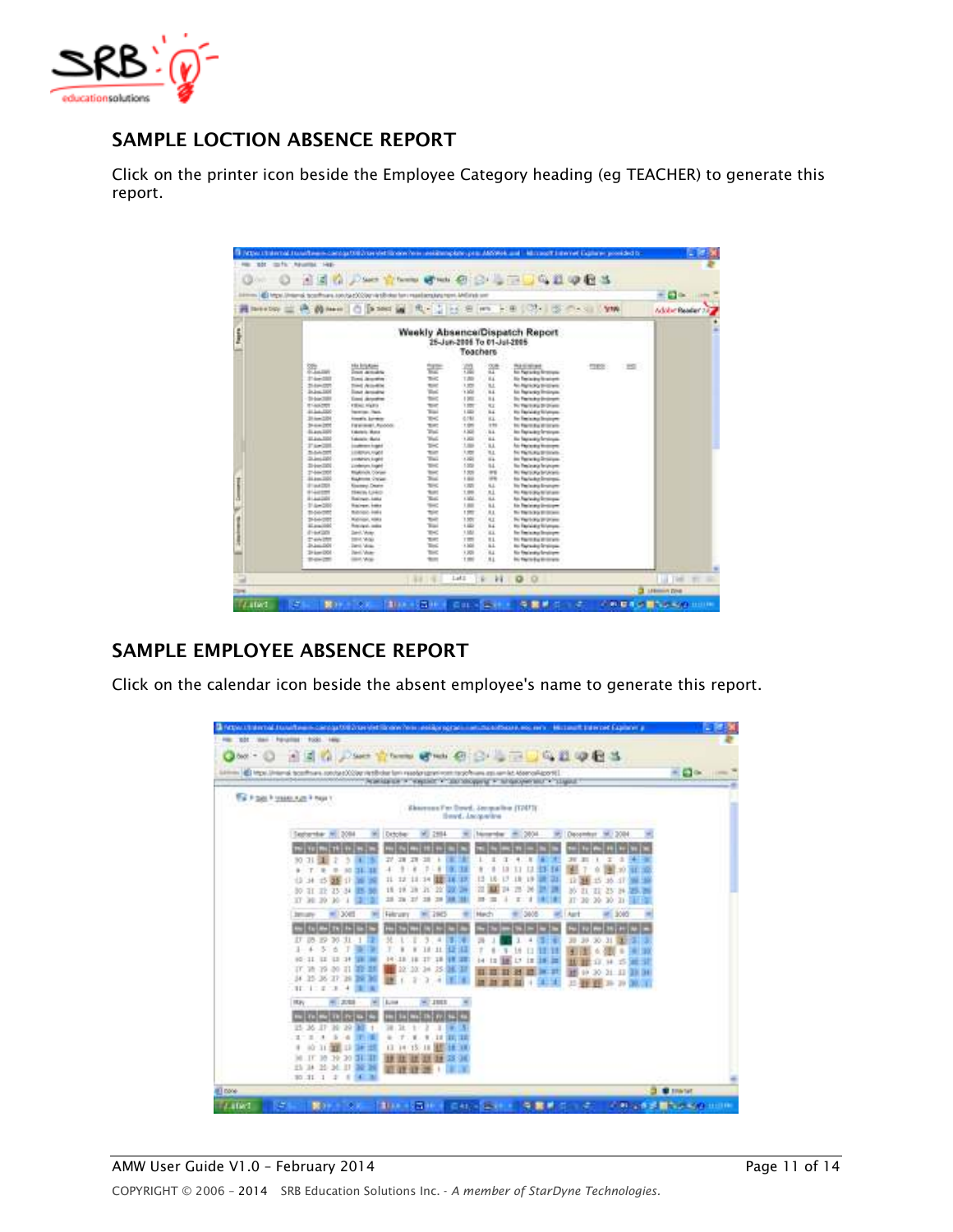

*Below are samples of messages you may see:*



### **EMAIL REMINDERS**

*If you forget to review and authorize a week you'll receive an email reminder that will look like the following screen. It will include the week that needs to be reviewed. It is important that you review your information each Monday morning so that you do not hold up any payroll processing.* 

| Absences Not Authorized                                                                                          |                |                                                                                 |                        |        |                                                 |            |                  | $ \Box$ $\times$ |
|------------------------------------------------------------------------------------------------------------------|----------------|---------------------------------------------------------------------------------|------------------------|--------|-------------------------------------------------|------------|------------------|------------------|
| Edit<br>File                                                                                                     | View           | Tools                                                                           | <b>Help</b><br>Message |        |                                                 |            |                  |                  |
| Ds<br>Reply                                                                                                      | ⋘<br>Reply All | 6SP<br>Forward                                                                  | ≝<br>Print             | Delete | Previous                                        | マン<br>Next | <b>Addresses</b> |                  |
| From:<br>Date:<br>To:<br>Subject:                                                                                |                | randyn@tscsoftware.com<br>September 11, 2003 9:11 PM<br>Absences Not Authorized |                        |        | LOUISEK@TSCSOFTWARE.COM:LOUISEK@TSCSOFTWARE.COM |            |                  |                  |
| Absences for the week of 13-Sep-2003 have not yet been authorized. Please complete<br>the authorization process. |                |                                                                                 |                        |        |                                                 |            |                  |                  |
|                                                                                                                  |                |                                                                                 |                        |        |                                                 |            |                  |                  |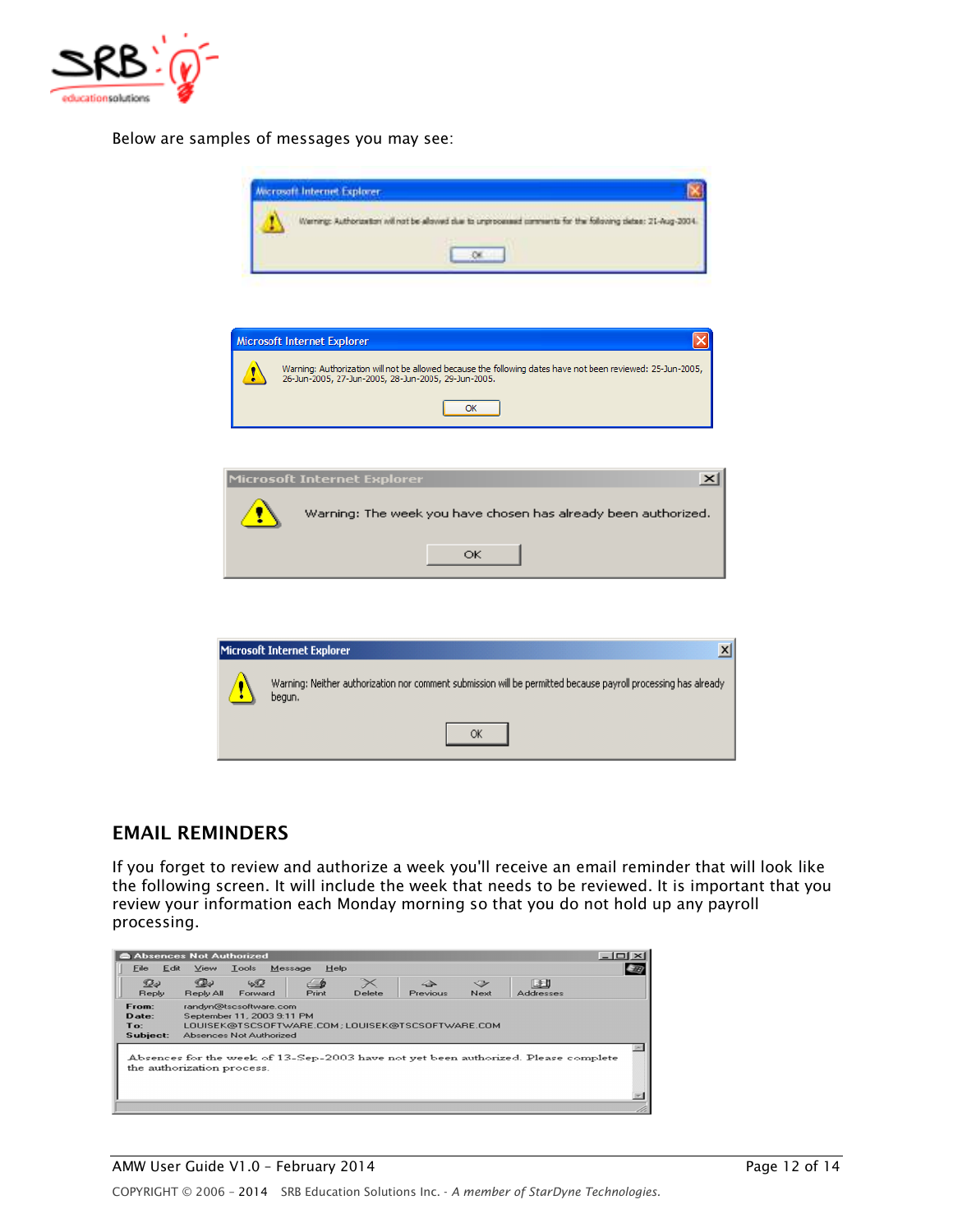

# **ADMINISTRATOR PROCESS QUICK REFERENCE CHECKLIST**

 *Each Friday, log into AMS Web after your secretary says the previous week has been reviewed. Select the Week To Review and authorize from the drop-down box.* 

- *A status indicator will appear next to each date:* 
	- **N** *for Not Reviewed*  **R** *for Reviewed*

|                | <b>Central Office</b>              |            |
|----------------|------------------------------------|------------|
|                | <b>Daily Attendance Review</b>     |            |
| Day to Review: | 24-Feb-2014 N V                    | Submit Day |
|                | <b>Weekly Authorization Review</b> |            |

 *Review the information and add comments to individual absences or as Extra Comments if needed. These comments must be processed by Central Office before the week can be authorized.* 

 *Once the information is correct, click on the* **Submit Authorization** *button. Once a week is authorized no further comments may be added. You may see certain absences coloured red. These are absences or dispatches from previous week's that had been changed by Central Office.*